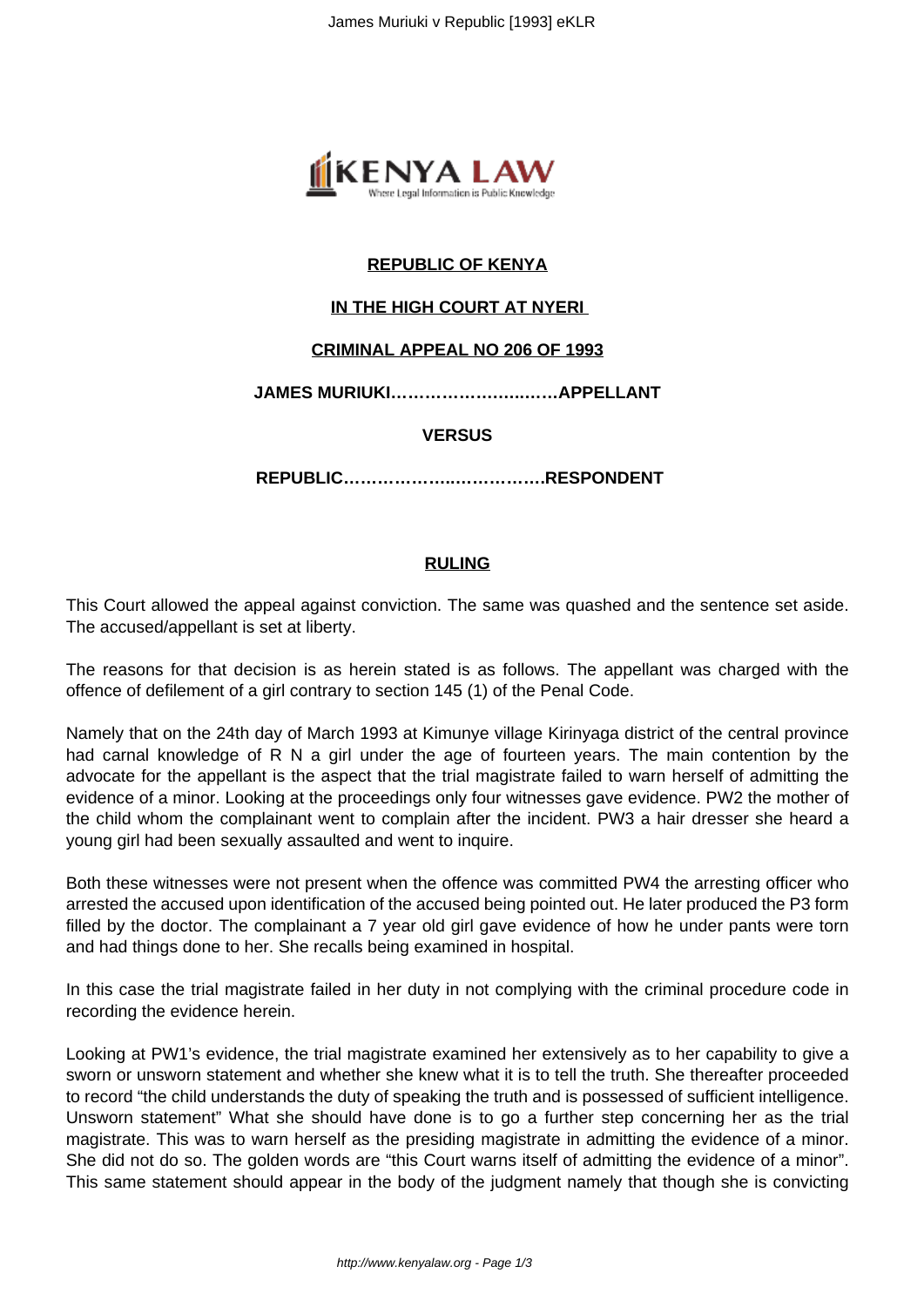she is doing so with caution and knowing that the evidence before Court is uncorroborated. It is due to this failure by the trial magistrate that the counsel for the appellant spent a considerable time arguing his part. She quoted the case of Maganga Msigara versus Republic [1965] EA at page 475 where the Court therein and referring to the case of Muoki Kioni versus Republic (judgment of Spry JA) stated "Where coraborration is necessary and the trial court has neither directed itself tot he need nor has in fact looked for corroboration, this Court will not itself consider whether corroboration existed... Unless the circumstances are such that it is quite clear that there has been no failure of justice."

Justice Mwendwa CJ as he then was stated in the case of Maina versus Republic [1970] EA 370 at page 371 … "it has been said again and again that in cases of alleged sexual offences it is really dangerous to convict on the evidence of the woman or girl alone. It is dangerous because human experience has shown that girls and women do sometimes tell an entirely false story which is very easy to fabricate but extremely difficult to refute. Such stories are fabricated for all sorts of reasons and sometimes for no reaons at all". Although this judge would not agree entirely with the statement made, the point to bring out is that a warning on convicting on evidence of a minor and a single witness which is in this is dangerous to do unless the trial magistrate has warned herself and the aspect of corroboration if lacking will not be a miscarriage of law.

The other aspect is the evidence of PW4 the arresting officer. He arrested the accused but the period from the incident of the arrest of the accused was about 2 days. It was thus important that an identification parade be held. This was not. Even if there was no need for an identification parade it was imperative that the chain of events be recorded presently. This was never done by the trial magistrate. This witness should have described who made a report to him. Whether the report was booked in the occurrence book. Who he then accompanied to go and look for the accused and in whose company was he. Who actually identified the accused to him. The complainant, the mother or neighbour" At what time and place was he identified"

Thereafter was he then taken to the police and placed in the cells" Was there a charge and cautionary statement" All these would have gone along way in assisting in the conviction of this case. Unfortunately this evidence was never extracted by the prosecution.

The other aspect lacking from this very important witness is that of the PW3 form. The maker was not called. The advocate quoted extensively from the case of Patrick Mwai Thuo versus Republic CA at Nairobi Civil Appeal 26 of [1987] in which the appeal was allowed on the grounds that the maker of the P3 form namely the doctor was never called to give evidence. It is noted that section 77 of the Evidence Act has been amended to include doctors report having admitted though the authencity of the signature of the doctor as is in the case of Government Analysis report. There was an amendment to the said section in 1991.

This Court notes that the amendment defeats the cause of justice. The police officer producing the report does not state that he knows the doctors signature. He does not work with him as a fellow doctor and thus cannot produce the said report on behalf of the said doctor. It is thus imperative that makers of the P3 form are called to give evidence on their report. The police officer is further unstable to answer medical questions if raised.

PW4 did not state that he collected exhibits to take to the doctor. The relevant exhibits should be, the underpants of both the complainant and accused, the "spit" of the accused. This should have been forwarded through the doctor to the government analysist. The spit and sperm of the accused should match. There should have been evidence that the tests from the "accused spit" and sperm" are the same as found in the underpants. There is also required a blood sample.